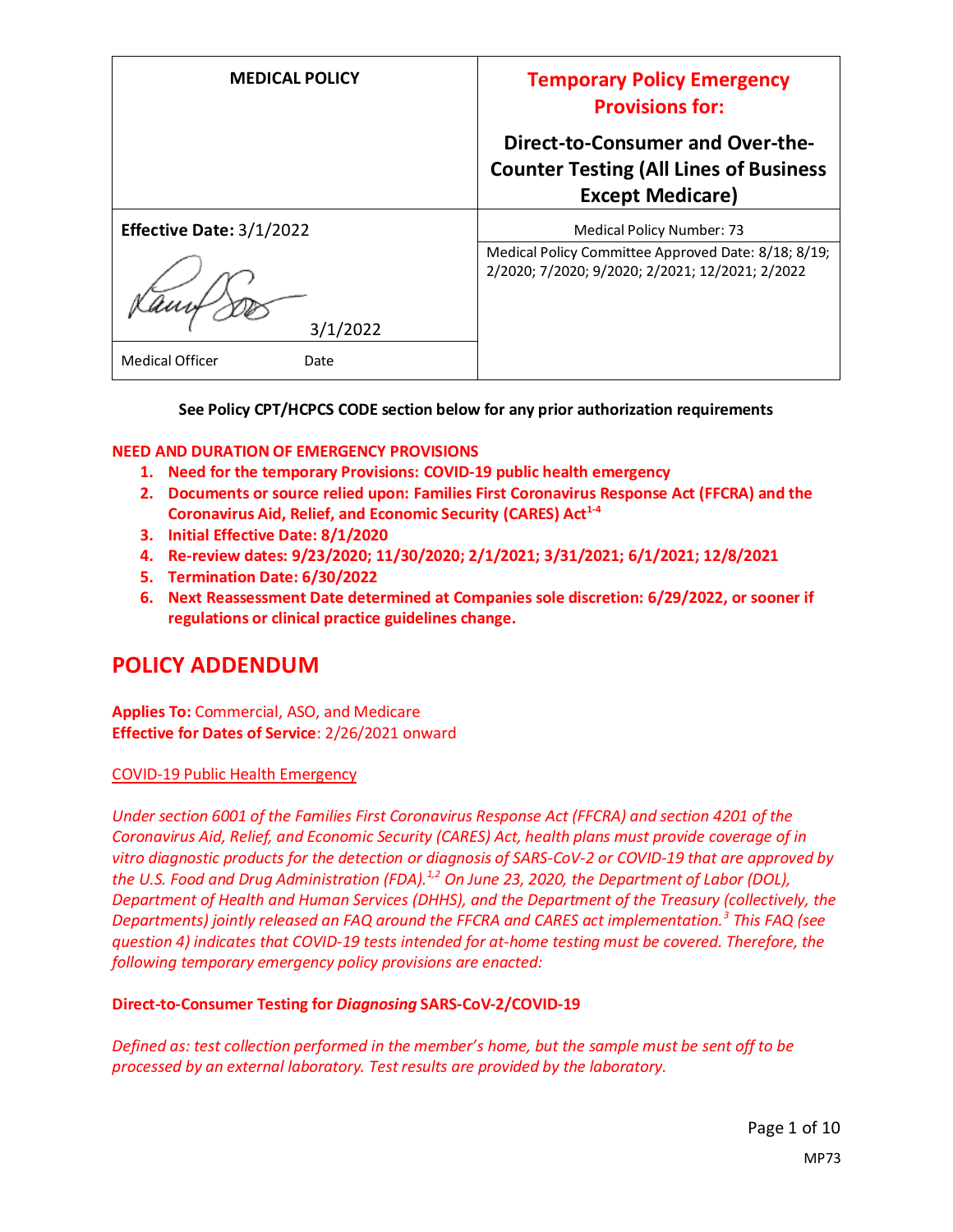I. Direct-to-consumer testing for diagnosing SARS-CoV-2/COVID-19 is considered medically necessary and covered.

#### **Over-the-Counter Testing for Diagnosing SARS-CoV-2/COVID-19**

*Defined as: test collection and test processing is performed in the member's home. Test results are received within minutes and this testing does not require processing by an external laboratory.*

- II. Over-the-counter (OTC) testing for diagnosing SARS-CoV-2/COVID-19 is considered **medically necessary and covered** when the test is EUA/FDA approved for OTC use. This includes, but is not limited to, the following tests:
	- Quidel QuickVue At-Home OTC COVID-19 test
	- Ellume COVID-19 Home Test
	- Abbott BinaxNOW (multiple configurations)
		- o Abbott BinaxNOW COVID-19 Antigen Self Test
		- o Abbott BinaxNOW COVID-19 Ag Card 2 Home Test
		- o Abbott BinaxNOW COVID-19 Ag 2 Card
	- BD Veritor System for Rapid Detection of SARS-CoV-2
	- Cue Health COVID-19 Test for Home and Over The Counter (OTC) Use
	- Lucira COVID-19 All-In-One Test Kit

#### **Notes:**

- Effective 1/15/2022: Members are limited to 8 tests per rolling 30-day period.
- If the test is not listed above, please see the FDA's complete list of in vitro diagnostic EUA approvals for SARS-CoV-2 linked below. The authorized setting must be "Home" for the test to be authorized for OTC use.
	- [Molecular Diagnostic Tests for SARS-CoV-2](https://www.fda.gov/medical-devices/coronavirus-disease-2019-covid-19-emergency-use-authorizations-medical-devices/in-vitro-diagnostics-euas-molecular-diagnostic-tests-sars-cov-2)
	- [Antigen Diagnostic Tests for SARS-CoV-2](https://www.fda.gov/medical-devices/coronavirus-disease-2019-covid-19-emergency-use-authorizations-medical-devices/in-vitro-diagnostics-euas-antigen-diagnostic-tests-sars-cov-2)
	- [Serology and Other Adaptive Immune Response Tests for SARS-CoV-2](https://www.fda.gov/medical-devices/coronavirus-disease-2019-covid-19-emergency-use-authorizations-medical-devices/in-vitro-diagnostics-euas-serology-and-other-adaptive-immune-response-tests-sars-cov-2)
	- [In vitro Diagnostics for Management of COVID-19 Patients](https://www.fda.gov/medical-devices/coronavirus-disease-2019-covid-19-emergency-use-authorizations-medical-devices/in-vitro-diagnostics-euas-ivds-management-covid-19-patients)
- III. If criterion II. above is not met, OTC testing for diagnosing SARS-CoV-2/COVID-19 is considered **investigational and not covered**.

### **POLICY ADDENDUM REFERENCES**

1. Families First Coronavirus Response Act (FFCRA). Established into law March 18, 2020. Last accessed: August 4, 2020. URL[: https://www.congress.gov/116/plaws/publ127/PLAW-](https://www.congress.gov/116/plaws/publ127/PLAW-116publ127.pdf)[116publ127.pdf](https://www.congress.gov/116/plaws/publ127/PLAW-116publ127.pdf)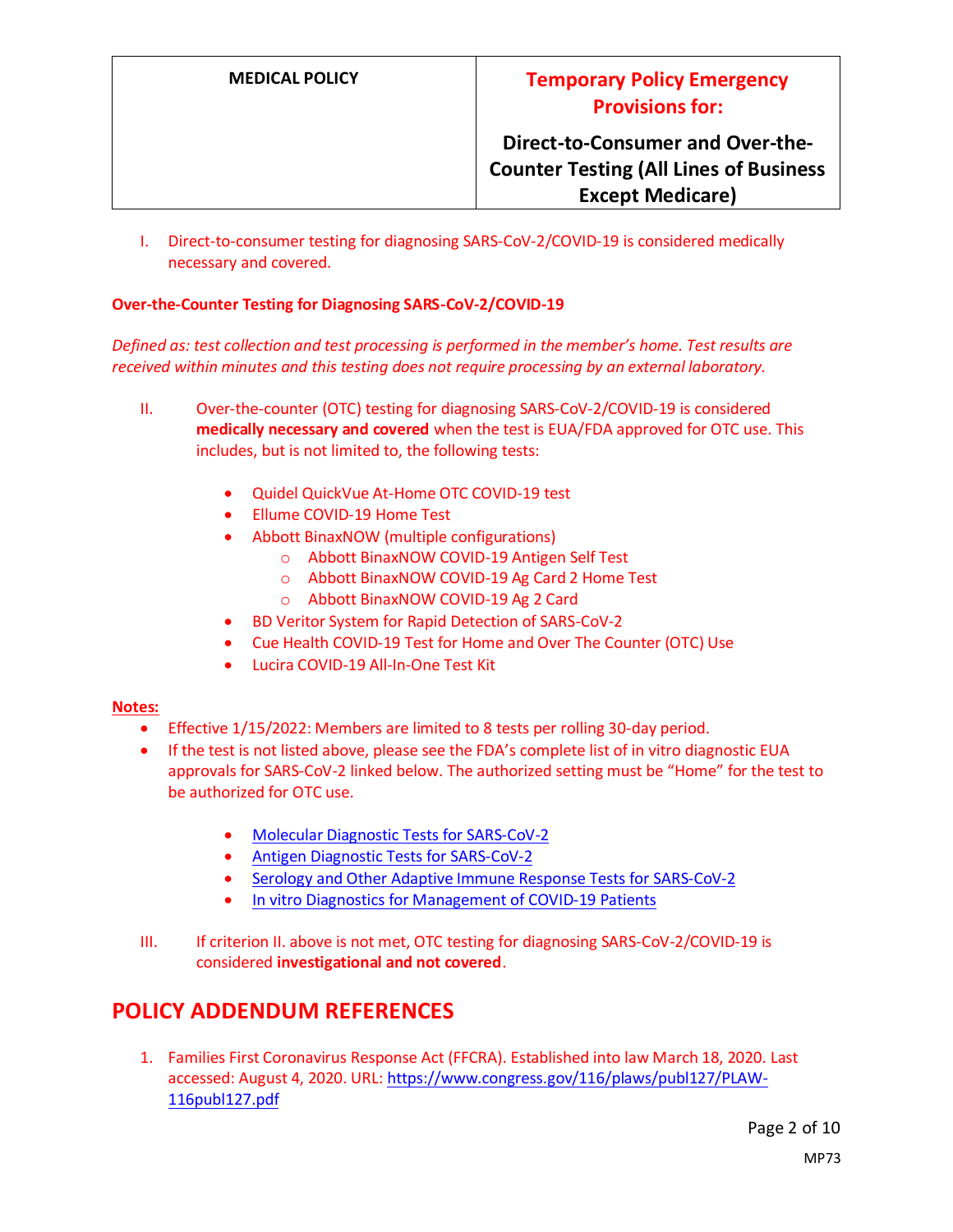- 2. Coronavirus Aid, Relief, and Economic Security (CARES) Act. Established into law March 19, 2020. Last accessed: August 4, 2020. URL[: https://www.congress.gov/116/bills/s3548/BILLS-](https://www.congress.gov/116/bills/s3548/BILLS-116s3548is.pdf)[116s3548is.pdf](https://www.congress.gov/116/bills/s3548/BILLS-116s3548is.pdf)
- 3. FAQS About Families First Coronavirus Response Act and Coronavirus Aid, Relief, and Economic Security Act Implementation. Part 43. Publication date: June 23, 2020. Last accessed: August 4, 2020. URL[: https://www.cms.gov/files/document/FFCRA-Part-43-FAQs.pdf](https://www.cms.gov/files/document/FFCRA-Part-43-FAQs.pdf)
- 4. Centers for Medicare & Medicaid Services (CMS). Laboratories: Medicare Flexibilities to Fight COVID-19. Published: April 29, 2020. Last accessed: August 4, 2020. URL: <https://www.cms.gov/files/document/covid-19-laboratories.pdf>

# **SCOPE:**

Providence Health Plan, Providence Health Assurance, Providence Plan Partners, and Ayin Health Solutions as applicable (referred to individually as "Company" and collectively as "Companies").

# **APPLIES TO:**

All lines of business except Medicare

# **BENEFIT APPLICATION**

#### Medicaid Members

*Oregon*: Services requested for Oregon Health Plan (OHP) members follow the OHP Prioritized List and Oregon Administrative Rules (OARs) as the primary resource for coverage determinations. Medical policy criteria below may be applied when there are no criteria available in the OARs and the OHP Prioritized List.

# **POLICY CRITERIA**

Note: This policy does not address home prothrombin time/international normalized ratio (PT/INR) monitoring for anticoagulation management, with may be considered medically necessary.

- I. Direct-to-consumer (DTC) tests are considered **investigational and not covered** for any situation or indication, including but not limited to any of the following (A.-F.):
	- A. Genetic
	- B. Saliva
	- C. Urine
	- D. Vaginal health screens (e.g., SmartJane™ test by uBiome)
	- E. Microbiome (e.g., SmartGut™ test by Ubiome)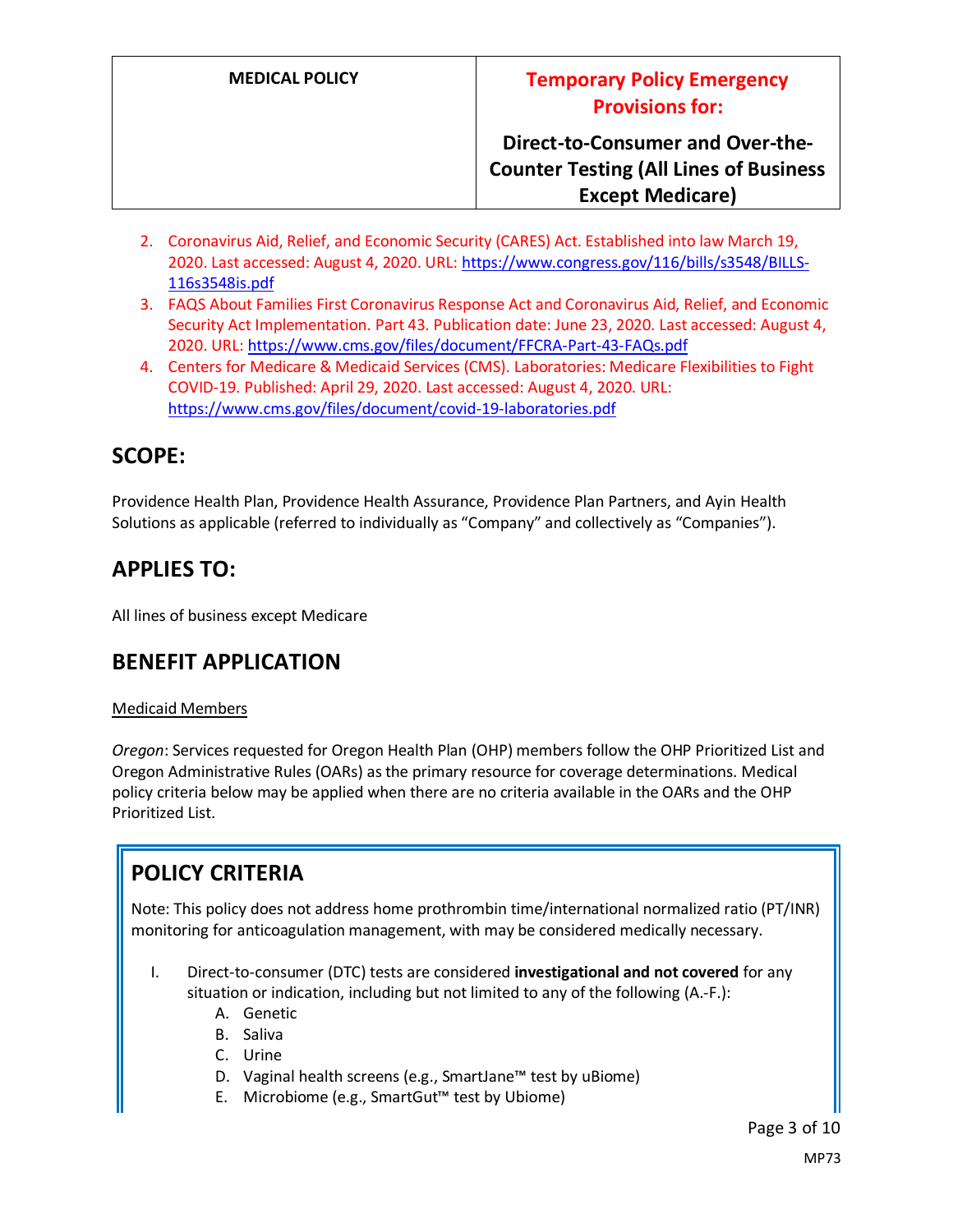#### F. Vitamin levels

Link t[o Policy Summary](#page-7-0)

### **BILLING GUIDELINES**

Depending on the type of test, the test components, the indication, and other factors, DTC test requests may come in with one or more specific codes and/or various unlisted codes.

# **CPT/HCPCS CODES**

Note: Codes addressed by this policy, may include, but are not limited to, the following:

| <b>All Lines of Business</b>                                                                                                                                                                                                       |                                                       |
|------------------------------------------------------------------------------------------------------------------------------------------------------------------------------------------------------------------------------------|-------------------------------------------------------|
|                                                                                                                                                                                                                                    | <b>Unlisted Codes</b>                                 |
| All unlisted codes will be reviewed for medical necessity, correct coding, and pricing at the<br>claim level. If an unlisted code is billed related to services addressed in this policy then it<br>will be denied as not covered. |                                                       |
| 81479                                                                                                                                                                                                                              | Unlisted molecular pathology procedure                |
| 81599                                                                                                                                                                                                                              | Unlisted multianalyte assay with algorithmic analysis |
| 84999                                                                                                                                                                                                                              | Unlisted chemistry procedure                          |

# **DESCRIPTION**

#### Direct-to-consumer (DTC) Testing

Direct-to-consumer (DTC) testing, also known as self-testing, at-home testing, or over the counter testing, are tests that are sold directly to individuals via the Internet, television, print advertisements or other marketing materials. Typically, DTC tests are bought and performed without a prescription, and with little to no involvement of a physician, genetic counselor, or other certified healthcare professional. However, DTS tests may be ordered by a medical provider. After the individual purchases a test kit, they collect a sample via finger-stick, buccal swab, saliva collection or other method, depending on the sample-type required. The sample is sent by mail to the testing laboratory and the results are provided directly to the individual via a website, mail or telephone. Most companies offering DTC genetic testing will ask the consumer to consent to using his or her genetic data for further voluntary research studies.

Currently, there are several types of DTC currently offered, including but not limited to: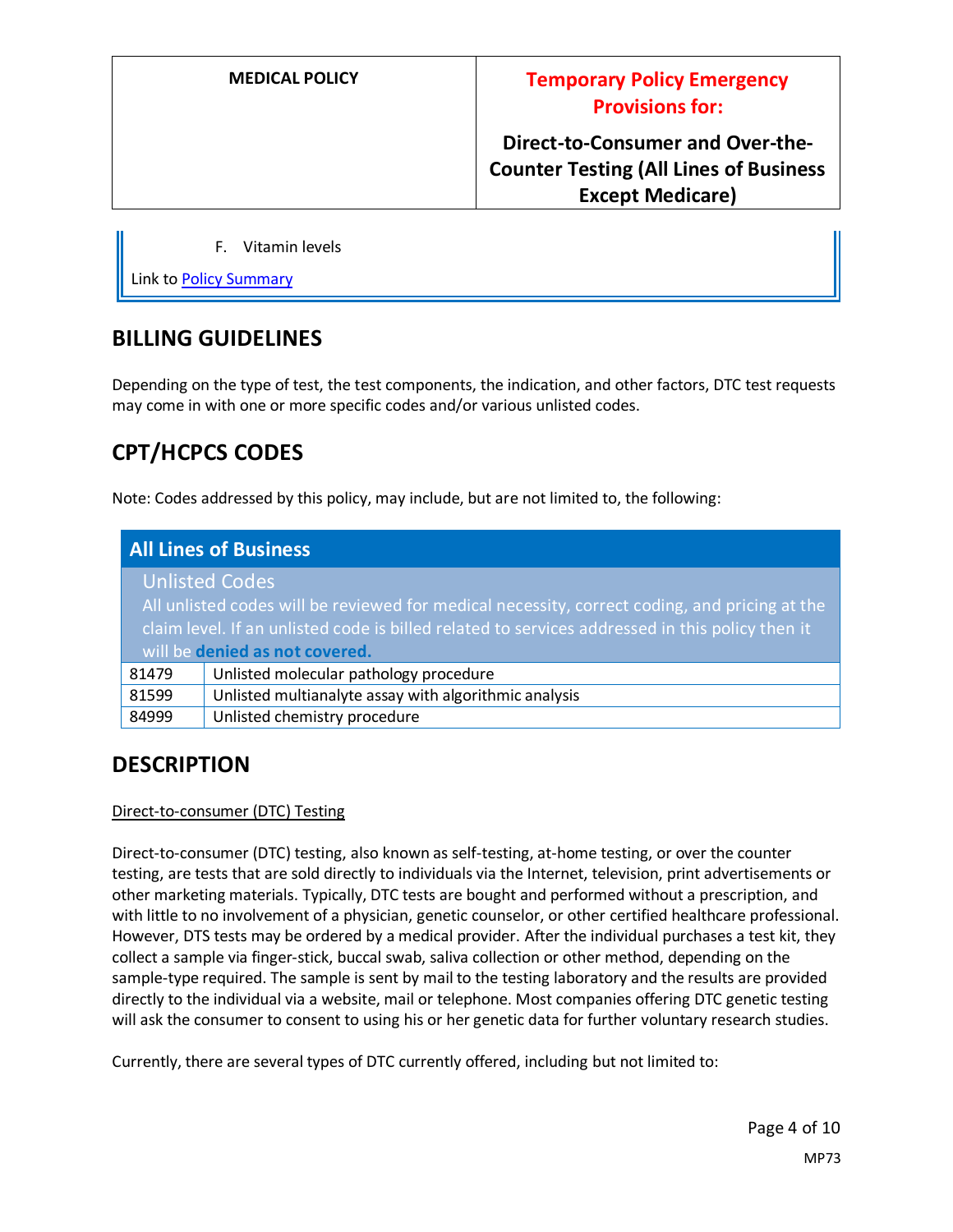- Hereditary risk genetic testing, which proposes to evaluate an individual's predisposition to complex diseases such as hereditary cancers, cardiovascular disease or depression
- Pharmacogenomic testing, which proposes to predict an individual's response to specific medication
- Carrier testing, which proposes to predict the likelihood of an individual carrying genetic information that may be passed on to offspring
- Whole exome or genome sequencing, which proposes to evaluate a broad range of health status from nutrition, to fitness and overall wellness
- Diagnostic testing, which proposes to identify sexually transmitted infection (STI) status for conditions such as human papillomavirus (HPV)
- Microbiome testing, which proposes to evaluate health status based on various body locations such as the gut, mouth, nose, or genitalia

There are several companies offering DTC testing. Examples of these companies include:

- 23andMe, Inc. (Sunnyvale, CA)
- AncestryHealth® (San Francisco, CA)
- Dante Labs (New York, NY)
- Pathway Genomics (San Diego, CA)
- Veritas Genetics (Danvers, MA)

#### Concerns Regarding DTC Testing

Government agencies, including the U.S. Food & Drug Administration, Centers for Disease Control and Prevention (CDC), the National Institutes of Health: National Library of Medicine (NIH:NLM), and the Federal Trade Commission (FTC) have expressed concerns regarding the risks and limitations of DTC tests.<sup>1-4</sup> These concerns are expressed by major medical associations, including the American Medical Association (AMA), the American College of Human genetics and Genomics (ACMG) and the Association for Molecular Pathology (AMP).<sup>5,6</sup> See Clinical Practice Guidelines section below for the official guidance published by major U.S.-based medical associations. Recent statements of concern by agencies and associations are summarized here.

#### *Federal Laws and Regulations*

Major U.S. medical associations recommend that all DTC testing be performed in Clinical Laboratory Improvement Amendments (CLIA) accredited laboratories, which are regulated through the Centers for Medicare & Medicaid Services (CMS).<sup>7,8</sup> However, some of the laboratories offering DTC tests have not gone through the accreditation process, and therefore, the analytical validity and quality of some DTC tests cannot be determined. Of note, the CLIA process only accredits laboratories based on minimal analytical and technical test performance measures and does not evaluate or regulate the clinical validity or clinical utility of tests offered by accredited laboratories. CLIA accreditation does not indicate that the components of a test are associated with a disease or that the test will lead to improved health outcomes.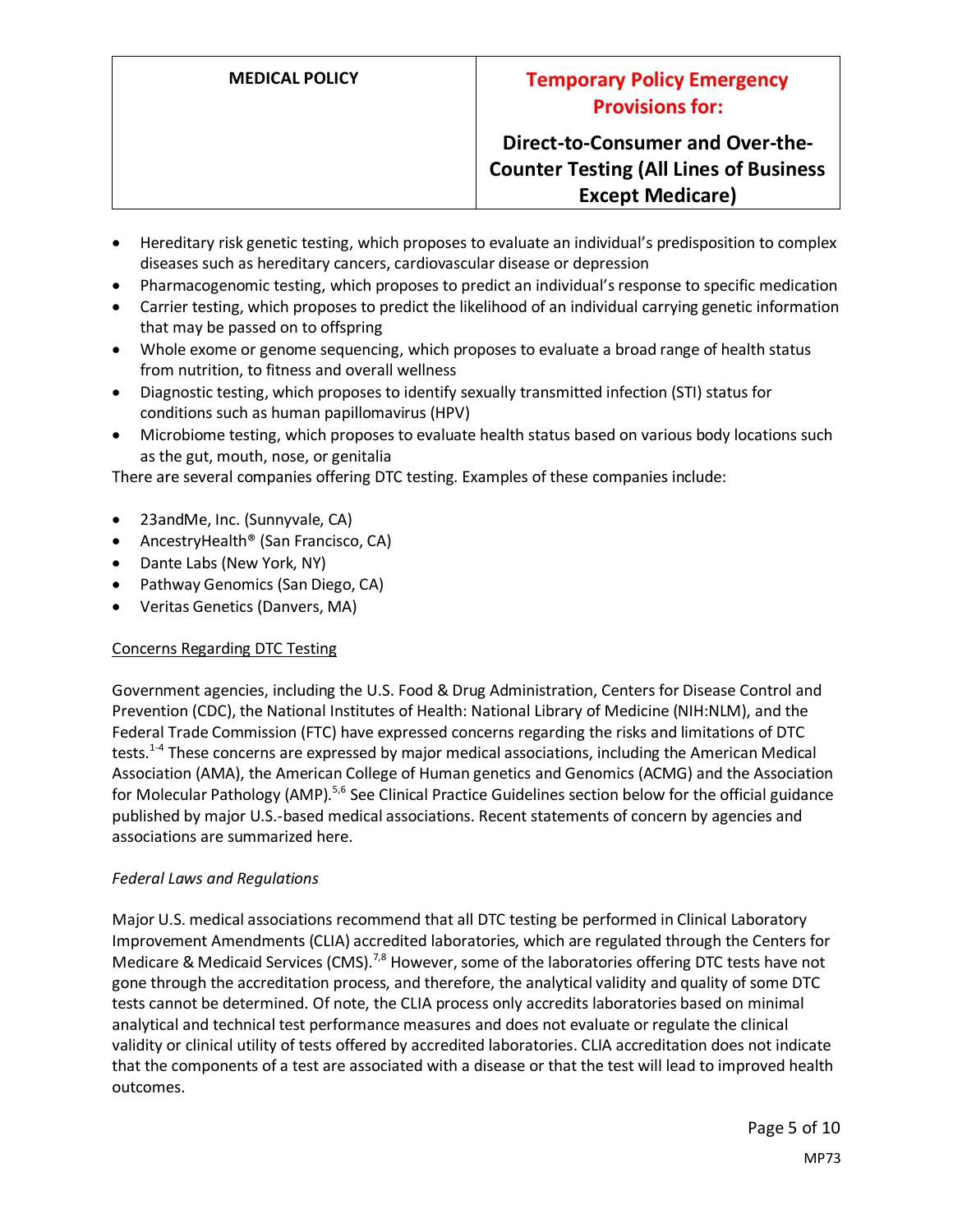| <b>MEDICAL POLICY</b> | <b>Temporary Policy Emergency</b><br><b>Provisions for:</b>                                                  |
|-----------------------|--------------------------------------------------------------------------------------------------------------|
|                       | Direct-to-Consumer and Over-the-<br><b>Counter Testing (All Lines of Business</b><br><b>Except Medicare)</b> |

#### *Qualifications of Medical Professionals*

Because laboratory testing, particularly genetic testing, and the interpretation of results are highly technical and complex, it is important that personnel performing the tests, analyzing the results, and disseminating the results to patients, have the appropriate qualifications. The CLIA process only enforces these personnel qualification requirements in the context analytical and technical test performance measures. However, analyzing the results, preparing reports and communicating the results to the patient requires appropriately educated (and board-certified) medical professionals. There are concerns that many of the DTC testing laboratories may not have the medical staff with the appropriate certifications/credentials to analyze and disseminate laboratory results.

As stated by the American Association of Clinical Chemistry:<sup>9</sup>

"Laboratory reports have been developed to provide specific information to highly trained and knowledgeable healthcare providers. As such, the reports typically provide a numeric value and a reference interval, and may also include a brief description of the result. This minimal information, when considered with all other factors such as any symptoms of disease that may be present, is sufficient for healthcare professionals to make clinical decisions. An individual consumer likely will need far greater context to fully understand the meaning of the test and to determine next steps. For example, an abnormal test result outside the reference interval may or may not indicate an underlying health problem. Alternatively, an individual may be falsely reassured by a test result in the normal range even when signs and symptoms warrant medical attention."

Therefore, it is standard medical practice that laboratory and genetic tests not only be ordered, but also interpreted by the physician or other health care provider currently overseeing a patient's care. Furthermore, the results of these tests should be evaluated as part of an overall health assessment with a healthcare provider.

Tests not ordered and interpreted by a healthcare professional as part of ongoing patient care, such as some direct-to-consumer tests, have a number of risks, including being misinterpreted and/or not understood by patients. These risks are described below.

#### *Interpretation of Results*

Interpretation of laboratory and genetic test results can difficult to interpret for a number of reasons. For some laboratory tests, what is considered the "normal" range has not been demonstrated. While for others, appropriate medical management for individuals with "low" or "high" values has not been established. In addition, laboratory and genetic test results must be interpreted in the context of the patient's other health factors, like family history, environmental characteristics, other health conditions and current medications.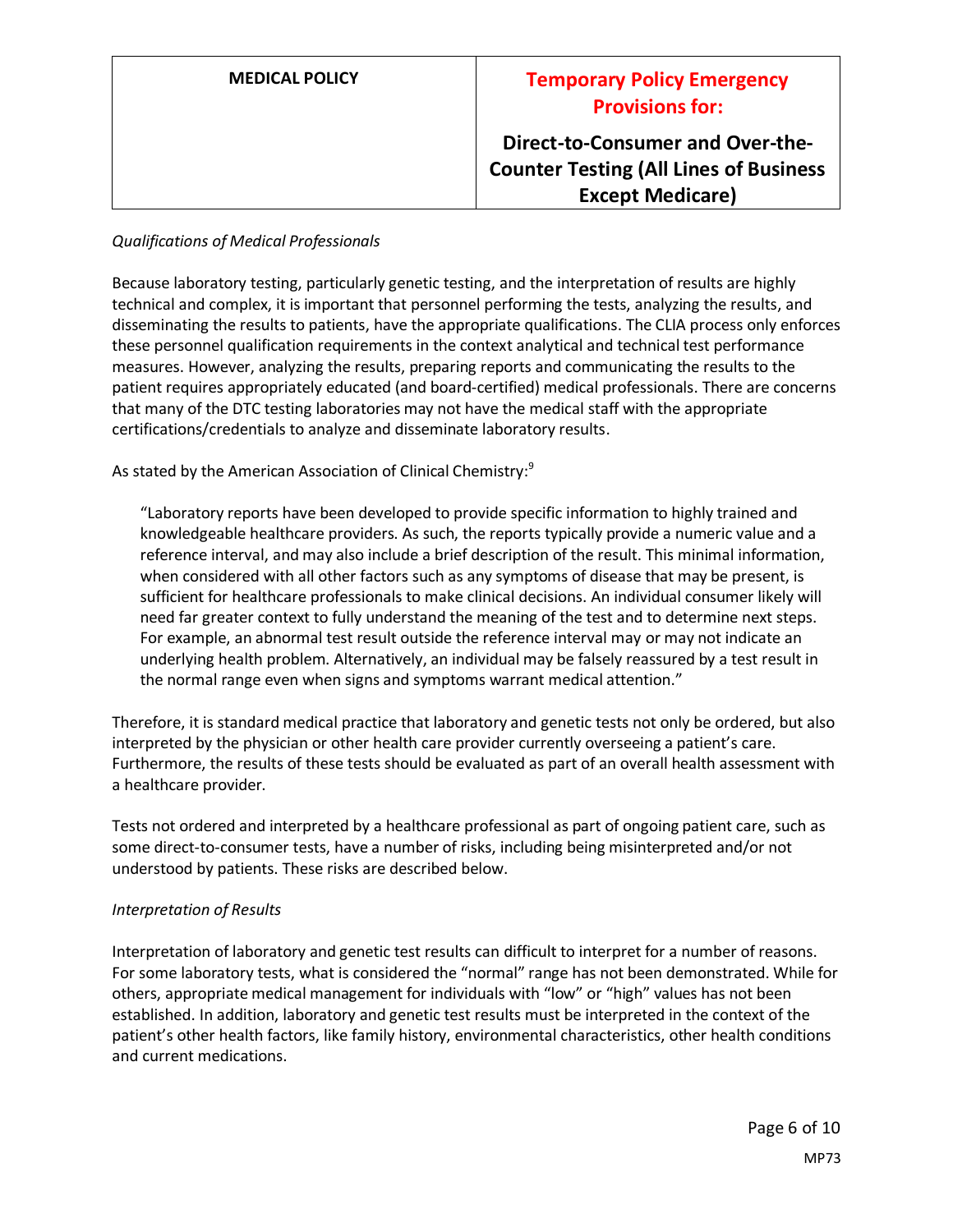### **MEDICAL POLICY Temporary Policy Emergency Provisions for:**

**Direct-to-Consumer and Over-the-Counter Testing (All Lines of Business Except Medicare)**

Concerns regarding genetic DTC tests, in particular, have been raised, as a positive result does not always indicate a diagnosis, but may indicate an increased risk for developing a disease. Conversely, a negative result may not preclude an individual from being at risk of developing a disease. Therefore, there are also concerns that the results and limitations of DTC tests will not be adequately explained to consumers, thereby allowing for medical and reproductive decisions to be made without a complete understanding of the risks/benefits.

#### *Test Accuracy*

Recent reports of DTC test inaccuracy indicate that there may be a high false positive rate for results reported by DTC genetic tests. A recent case series published by Ambry Genetics, a diagnostic genetics laboratory, reported that 40% of variants in a variety of genes reported in DTC raw data were false positives.<sup>10</sup> The authors reported that some variants designated with the "increased risk" classification in DTC raw data or by a third-party interpretation service were classified as benign at Ambry Genetics as well as several other clinical laboratories, and have been determined to be common variants in publicly available population frequency databases. Of the 40% of false-positive calls, 94.1% (n = 16/17) were in cancer-related genes and the remaining  $5.9%$  (n = 1) was in a connective-tissue disorder gene. Additionally, the DTC tests did not examine all the potential genetic risk factors, so there was also a possibility of false negatives. The authors also reported that the genes reported out for any given condition by the DTC tests were not comprehensively sequenced or analyzed, and stated "therefore, the consumer is not provided with a comprehensive genetic risk assessment."

#### *Security and Privacy*

Lastly, there are also security concerns raised by U.S. medical associations regarding privacy and safety of personal and family information. DTC testing laboratories may not clearly communicate, "who will have access to test results, what processes are in place to protect these results, what will happen to the DNA sample once testing is complete, and whether the test results may have any personal or familyrelated implications for life, long-term care, or disability insurance."<sup>6</sup> In addition, it is unclear, "whether data generated from testing will be sold to or shared with third parties should be clearly disclosed, as should ownership of the sample and generated data."

### **CLINICAL PRACTICE GUIDELINES**

#### American College of Obstetricians and Gynecologists (ACOG)

A 2021 ACOG Committee Opinion stated the following regarding consumer testing for disease risk:<sup>11</sup>

• The American College of Obstetricians and Gynecologists discourages direct-to-consumer genetic testing without appropriate counseling.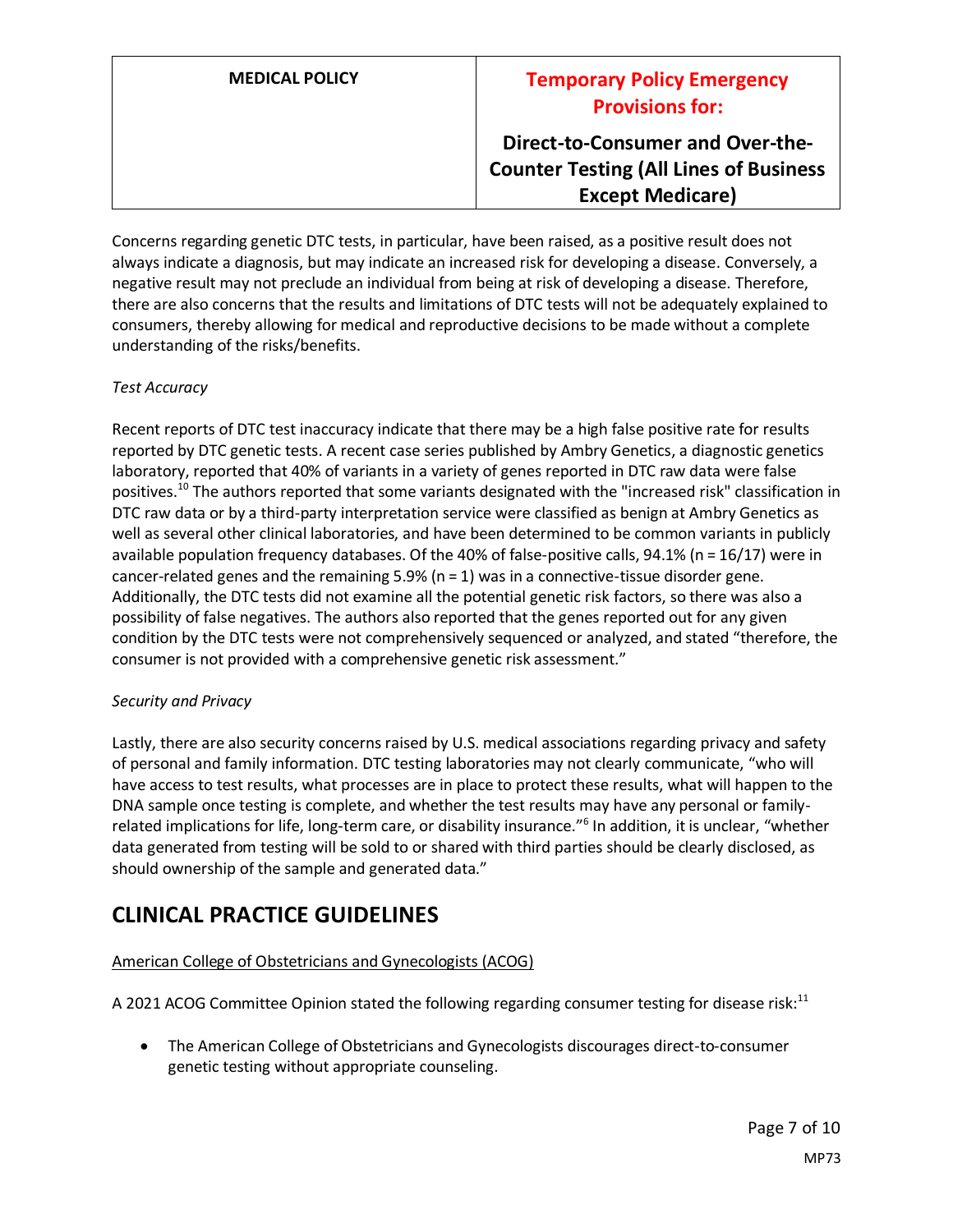### **MEDICAL POLICY Temporary Policy Emergency Provisions for:**

### **Direct-to-Consumer and Over-the-Counter Testing (All Lines of Business Except Medicare)**

- Pretest counseling for direct-to-consumer genetic testing should include a discussion of privacy concerns, including who may have access to the results; what systems are in place to provide protection of confidential health information; how the sample will be handled after testing is complete; whether the test results will have an effect on issues related to life, long-term care, or disability insurability; and how genetic information will be handled if the company closes or is purchased.
- Direct-to-consumer genetic testing may suggest an increased or decreased risk for a disorder but can neither prove nor eliminate disease potential. Direct-to-consumer testing also may identify unanticipated information or results that may have implications for other family members.
- Patients may present after direct-to-consumer testing already has been performed, and clinicians should be prepared to review these results or refer to a health care professional with the appropriate knowledge, training, and experience in interpreting test results.
- In most circumstances, when a patient presents with a direct-to-consumer test result that putatively assesses the risk of specific diseases, the patient should be referred to an obstetrician-gynecologist or other health care professional who is skilled in risk assessment for the diseases or conditions of interest and who can interpret genetic testing results in the context of the individual's genetic testing results in the context of the individual's relevant medical and family history.
- When a patient presents with a direct-to-consumer test result, medical intervention should wait for confirmatory testing in a clinical laboratory.
- Given the insufficient data to support the use of single nucleotide polymorphisms (SNP) testing for medical purposes, SNP testing to provide individual risk assessment for a variety of diseases or to tailor drug therapy outside of an institutional review board-approved research protocol is not recommended. The American College of Obstetricians and Gynecologists recommends that the use of these technologies be viewed as investigational at this time.

#### American College of Medical Genetics and Genomics (ACMG)

In 2019, the ACMG published guidance regarding direct-to-consumer genetic testing.<sup>5</sup> The ACMG stated support for genomic testing for clinically-meaningful tests, meeting a comprehensive list of conditions. The list included well-established clinical validity, supported by strong scientific evidence in the peer reviewed literature, laboratory compliance in accordance with CLIA statute and regulations, test validation and interpretation supported by appropriately licensed and credentialed, board-certified individuals, amongst numerous other requirements.

### <span id="page-7-0"></span>**POLICY SUMMARY**

There is insufficient evidence that the use of direct-to-consumer (DTC) tests improve overall health outcomes, including confirming a diagnosis or altering medical management. Emerging evidence indicates that DTC tests may have high false positive rates and have the potential for false negatives. In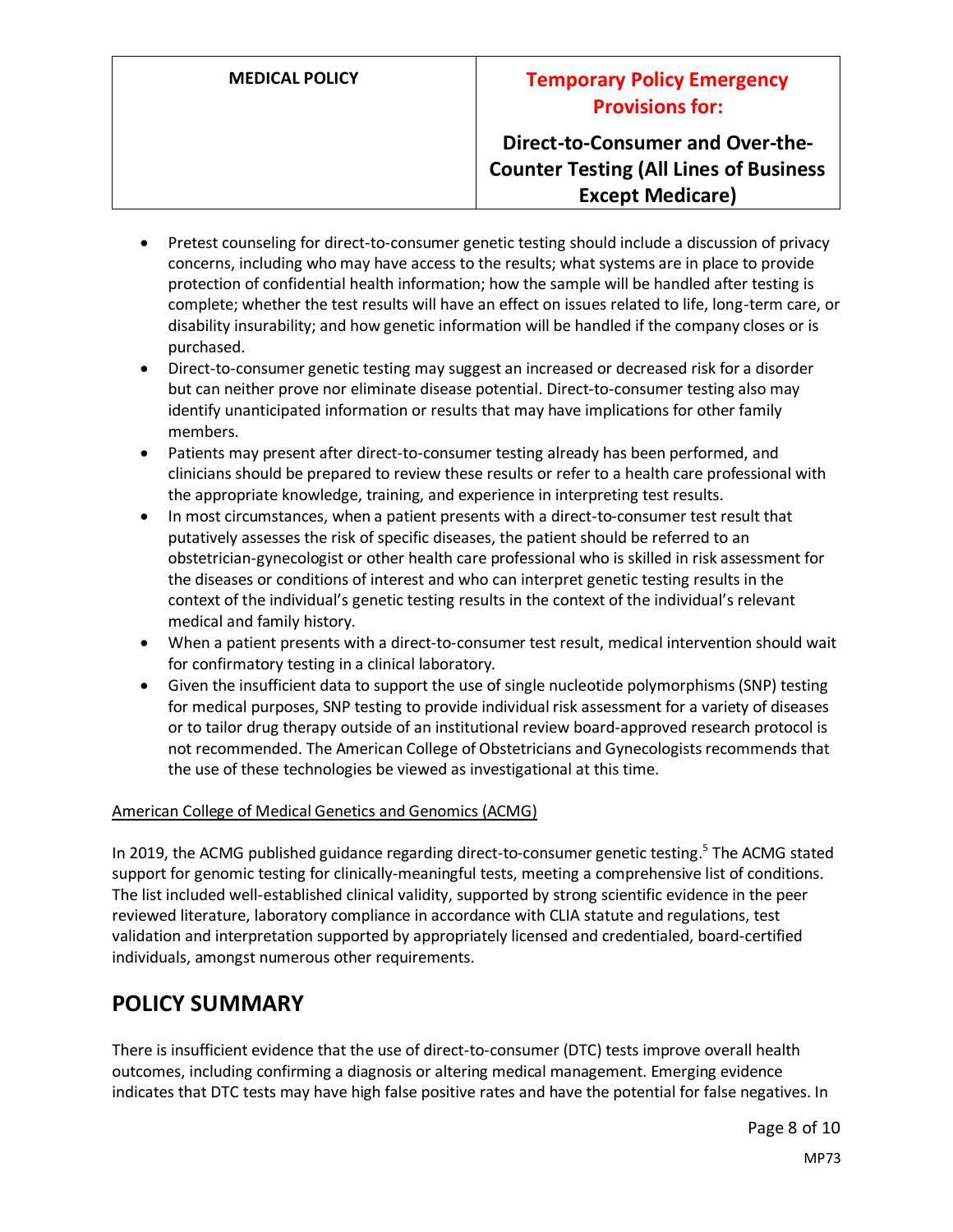addition, while some tests may have minimum measures of analytical validity and test performance, there is a paucity of evidence on the clinical validity and utility of DTC tests. Furthermore, prominent government agencies and major medical associations have published numerous concerns regarding the risks of DTC testing, including lack of comprehensive testing for included conditions and misinterpretation of results, both of which may have a negative impact on medical management.

# **INSTRUCTIONS FOR USE**

Company Medical Policies serve as guidance for the administration of plan benefits. Medical policies do not constitute medical advice nor a guarantee of coverage. Company Medical Policies are reviewed annually and are based upon published, peer-reviewed scientific evidence and evidence-based clinical practice guidelines that are available as of the last policy update. The Companies reserve the right to determine the application of Medical Policies and make revisions to Medical Policies at any time. Providers will be given at least 60-days notice of policy changes that are restrictive in nature.

The scope and availability of all plan benefits are determined in accordance with the applicable coverage agreement. Any conflict or variance between the terms of the coverage agreement and Company Medical Policy will be resolved in favor of the coverage agreement.

# **REGULATORY STATUS**

#### U.S. Food & Drug Administration (FDA)

In order to "provide reasonable assurance of safety and effectiveness", the FDA reviews DTC test kits and claims in order to determine if the test meets the FDA's definition of an *in vitro* diagnostic (IVD) test.<sup>4</sup> This review process must be completed before a commercial IVD product can be placed on the market. DTC tests reviewed to date fall under two different IVD categories:

- Nucleic Diagnostic Tests (e.g., 23&Me)
- Home Use Tests for various conditions such as hepatitis, HPV and STIs.

However, review of any test by the FDA as an IVD does not demonstrate definitive safety, efficacy, or clinical utility; nor does it indicate medical necessity.

#### Mental Health Parity Statement

Coverage decisions are made on the basis of individualized determinations of medical necessity and the experimental or investigational character of the treatment in the individual case. In cases where medical necessity is not established by policy for specific treatment modalities, evidence not previously considered regarding the efficacy of the modality that is presented shall be given consideration to determine if the policy represents current standards of care.